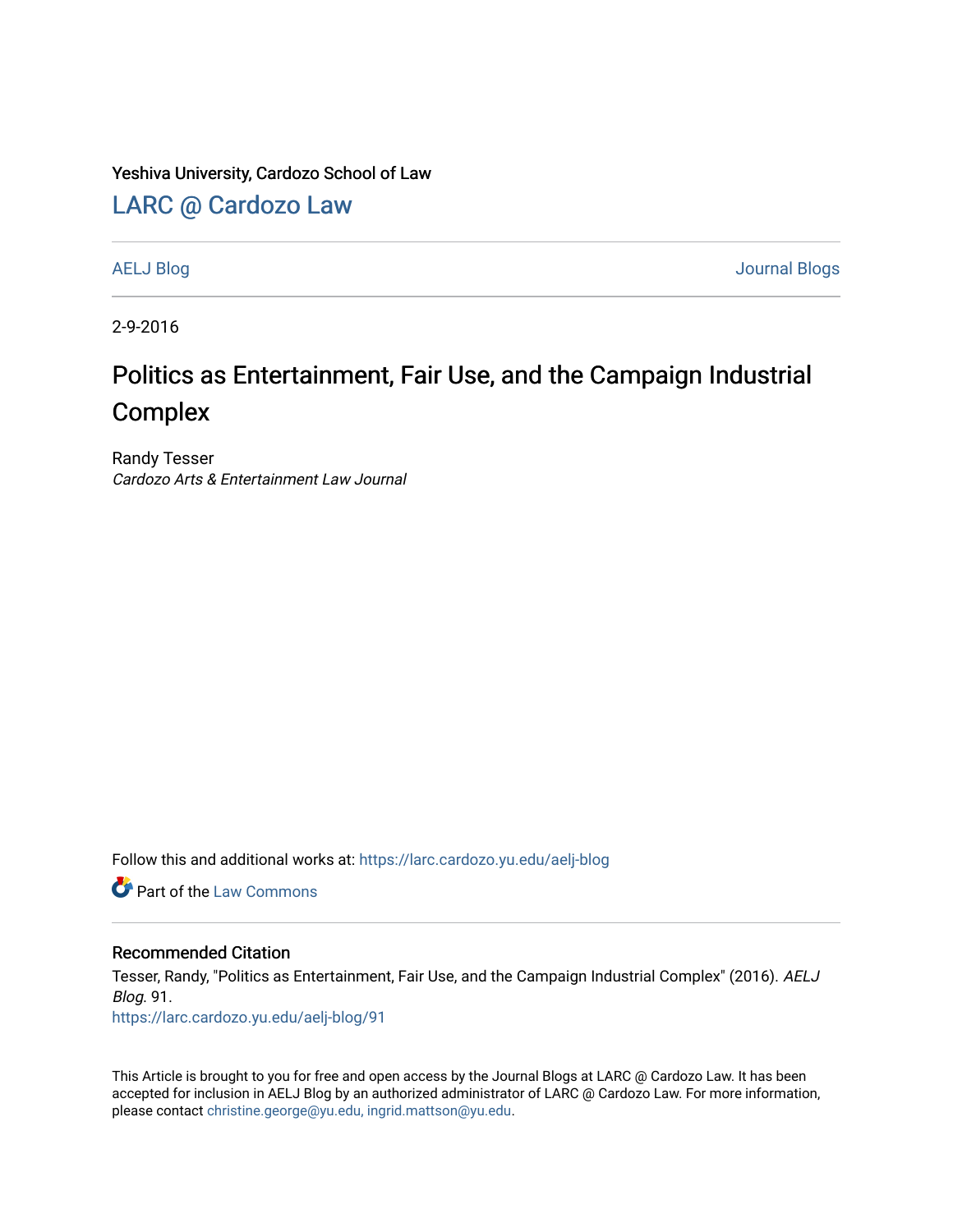# **Politics as Entertainment, Fair Use, and the Campaign Industrial Complex**

### BY [RANDY TESSER](https://cardozoaelj.com/author/randy-tesser/) / ON FEBRUARY 9, 2016

In the spirit of Comic-Con and Star Trek conventions, political junkies now have Politicon, a nexus where they can socialize, debate, share obscure knowledge, and hope to catch a glimpse of a famous political figure or two.[1] Politicon seems to arrived at just the right time, in a decade when the overlap between politics and entertainment has never been more evident. Businessman-turned-reality-TV-star Donald Trump is once again dominating the airwaves in his new pursuit as a presidential candidate. Republicans and Democrats alike have turned the debates of both their own parties, and of their competitors' into social events with debate drinking games.[2] Though the entertainment value of political media is only now coming to the forefront of social consciousness, the phenomenon itself is nothing new. According to Washington Post opinion writer Charles Lane, "politics has always been about entertainment," from "the debate between Abraham Lincoln and Stephen A. Douglas," to "civil rights, women's suffrage [and] winning the cold war," events and movements supposedly predicated—though not necessarily justified—by their entertainment value. [3]

There is support for the idea that public American politics in large degree, possibly even principally, function as entertainment. In a famous recent study, professors at Princeton University and Northwestern University came to the conclusion that the United States government more closely resembles an oligarchy than a representative democracy, and that a majority of citizens have little chance of winning a fight against the wealthy elite. Their conclusion suggests that the average American, or even a majoritarian collective of average Americans, "actually have little influence over the policies our government adopts."[4] While additional spending on a political campaign does indeed impact voter turnout,[5] a system-level, policy-centric analysis might regardless question the political efficacy of such initiatives. Further, political campaigns and political media transmit relatively little substantive information to the public. "'[H]orse-race' coverage of election—highlighting poll results, campaign slip-ups, and more tabloid-type information that sells—trumps detailed analysis of policy positions."[6]

Despite the foregoing, not everyone treats political and campaign media as products of an entertainment industry. Individuals and groups are permitted to use copyrighted materials for certain purposes under the "fair use" exception, which grants "a privilege in others than the owner of the copyright to use the copyrighted material in a reasonable manner without his consent."[7] The use of copyrighted materials, and of works derivative of copyrighted materials that might be considered fair use are to be evaluated by weighing the following factors: "(1) the purpose and character of the use; (2) the nature of the copyrighted work; (3) the substantiality of the portion used in relation to the copyrighted work as a whole; and (4) the effect of the potential market for or value of the copyrighted work."[8] In the political arena, these uses often include parody and supposedly not-for-profit use. There is no widespread doctrine that supports inclusion of political material in the fair use exception; however, in considering the "purpose" arm of the fair use test, "[d]istrict courts that have actually considered whether campaign advertisements are commercial in the fair use context come down on the side of noncommercial."[9] This is not to say that courts unconditionally find that political advertisements are deserving of fair use;[10] however, it seems that there is a preconception of a noncommercial nature of political media. In Browne v. McCain, a case in which singer Jackson Browne sued John McCain for using a clip of his song, Running on Empty in a campaign advertisement, the California Central District Court, while declining to grant summary judgment in favor of Senator McCain on the basis of the fair use doctrine, did explicitly equate political to noncommercial speech.[11]

Despite some courts' lack of recognition of the existing financial incentives in politics, political scientists have acknowledged this reality in a phenomenon some are calling the campaign-industrial complex. While the funding of political campaigns has steadily become increasingly regulated, the disbursement of these funds